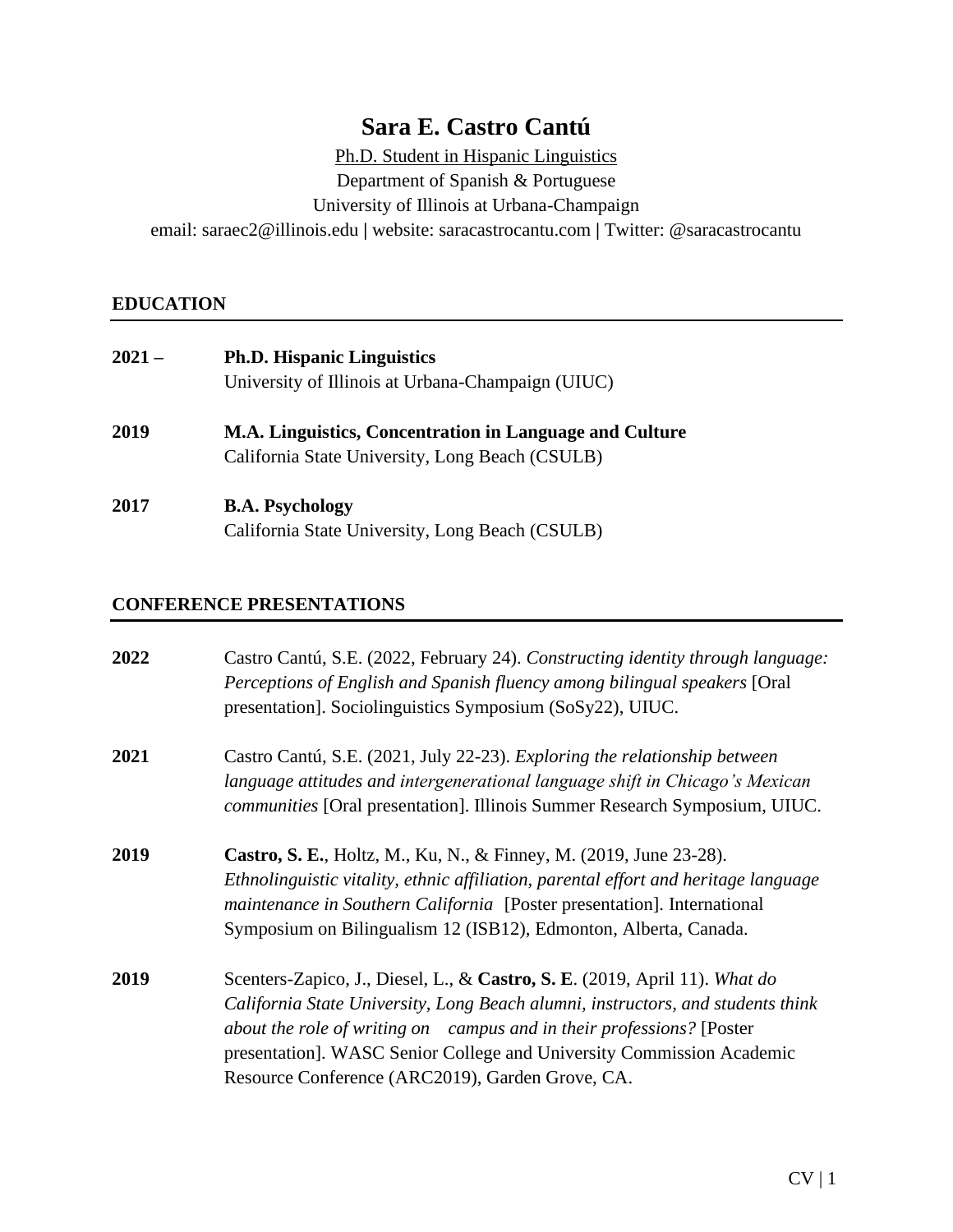| 2018 | <b>Castro, S. E.,</b> Holtz, M., & Ku, N. (2018, November 14). <i>Effects of domains of</i> |
|------|---------------------------------------------------------------------------------------------|
|      | language use, parental effort, attitude, and identity on heritage language                  |
|      | <i>maintenance</i> [Poster presentation]. CSULB Graduate Research Conference, Long          |
|      | Beach, CA.                                                                                  |

**2017 Castro, S. E.** (2017, November 13). *Effects of exposure and attitude in language maintenance and shift* [Paper proposal]. CSULB Graduate Research Conference, Long Beach, CA.

#### **PAPERS**

- **2019** Castro, S. E. (2019, May). *Parental effort, heritage language fluency, and identity: How college students become bilingual and construct their identity as bilingual speakers* [Culminating master's research project]. Linguistics Department, CSULB.
- **2016** Castro, S. E. (2016, December). *Progressive Supranuclear Palsy: Causes, symptoms, and treatment methods* [Undergraduate senior thesis]. University Honors Program, CSULB.

## **AWARDS AND HONORS**

| 2021 | List of Teachers Ranked as Excellent by Their Students, Fall 2021, UIUC |
|------|-------------------------------------------------------------------------|
| 2021 | Graduate Student Participant, Summer Predoctoral Institute, UIUC        |
| 2019 | <b>Outstanding Graduate Student in Linguistics, CSULB</b>               |
| 2019 | Outstanding Comprehensive Project Award, Linguistics Department, CSULB  |
| 2018 | Sally Casanova California Pre-Doctoral Scholarship, Honorable Mention   |
| 2017 | Bachelor of Arts Awarded with <i>Cum Laude</i> Honors, CSULB            |
| 2017 | Graduate of the University Honors Program, CSULB                        |
| 2017 | Outstanding Senior in Psychology, Department of Psychology, CSULB       |
| 2017 | Joann Beers Outstanding Service Award, Department of Psychology, CSULB  |
| 2015 | Associate of Arts Awarded with Honors, El Camino Community              |

## **COURSES TAUGHT**

| 2022 | Introduction to Spanish Grammar (Spring 2022, Summer 2022) |
|------|------------------------------------------------------------|
| 2021 | Intensive Elementary Spanish (Fall 2021)                   |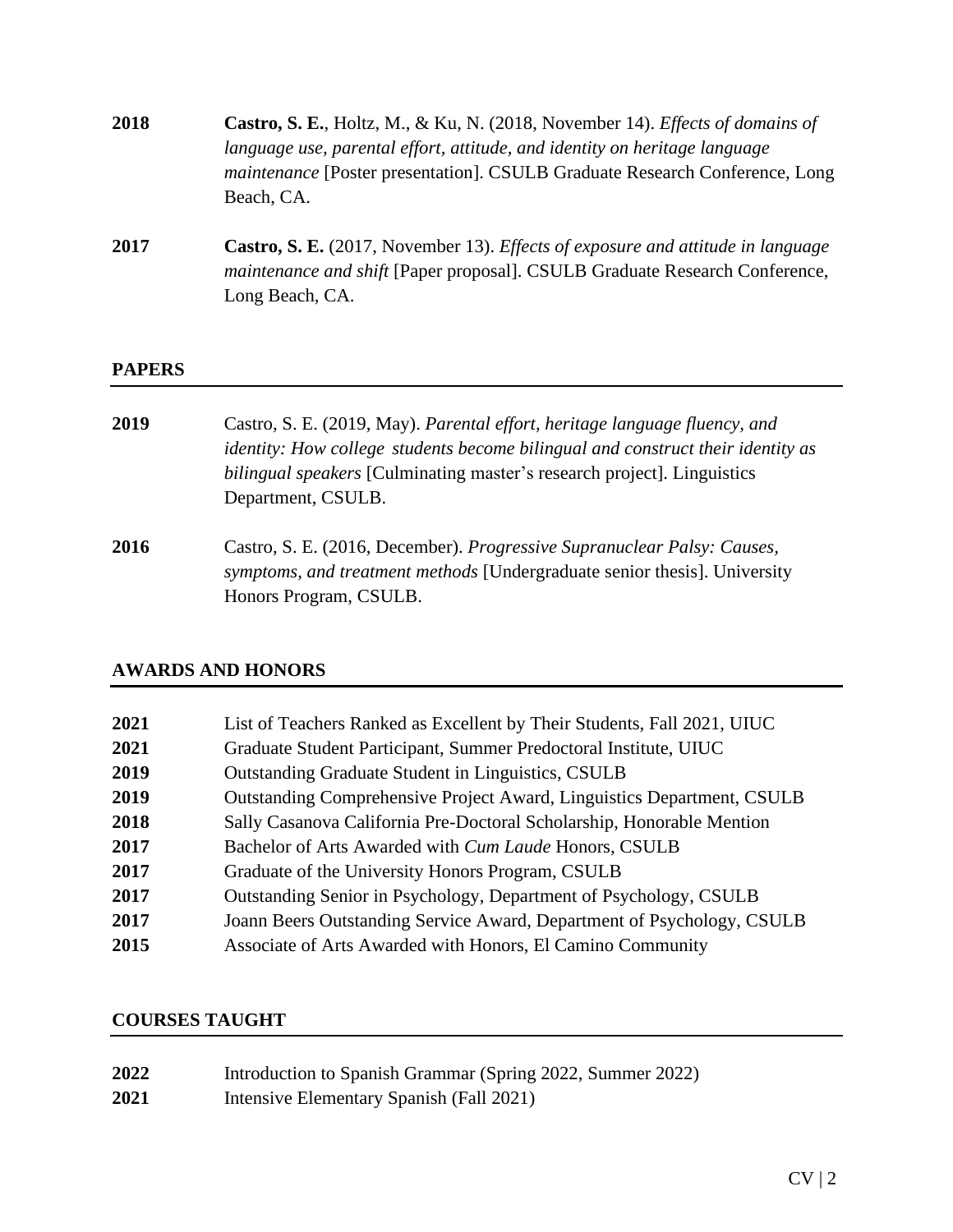## **RESEARCH EXPERIENCE**

#### **2022 – Doctoral Researcher**

Language Shift and Identity, Department of Spanish & Portuguese, UIUC

- **2018 - 2019 Graduate Research Assistant** Heritage Languages of Southern California**,** Linguistics Department, CSULB Grant: Hispanic Opportunities for Graduate Access and Retention (HOGAR)
- **2017 - 2018 Research Coordinator** Writing Across the Curriculum, CSULB
- **2016 - 2017 Undergraduate Research Assistant** Department of Psychology, CSULB

## **SERVICE TO THE PROFESSION**

| 2022        | <b>Session Chair</b><br>Illinois Language and Linguistics Society (ILLS14), Feb. 26, UIUC                 |
|-------------|-----------------------------------------------------------------------------------------------------------|
| 2022        | <b>Moderator</b><br>Celebration of <i>Networked Refugees</i> , Feb. 9, Dept. Asian American Studies, UIUC |
| 2021 - 2022 | <b>Organizing Committee</b><br>Sociolinguistics Symposium (SoSy22), UIUC                                  |
|             | 2016 - 2017 Vice President<br>Psychology Student Association, CSULB                                       |

#### **UNIVERSITY SERVICE**

- **2016 Psychology Resource Office Guide**  Department of Psychology, CSULB
- **2016 – 2017 Undergraduate Intern**  Graduate Studies Resource Center, CSULB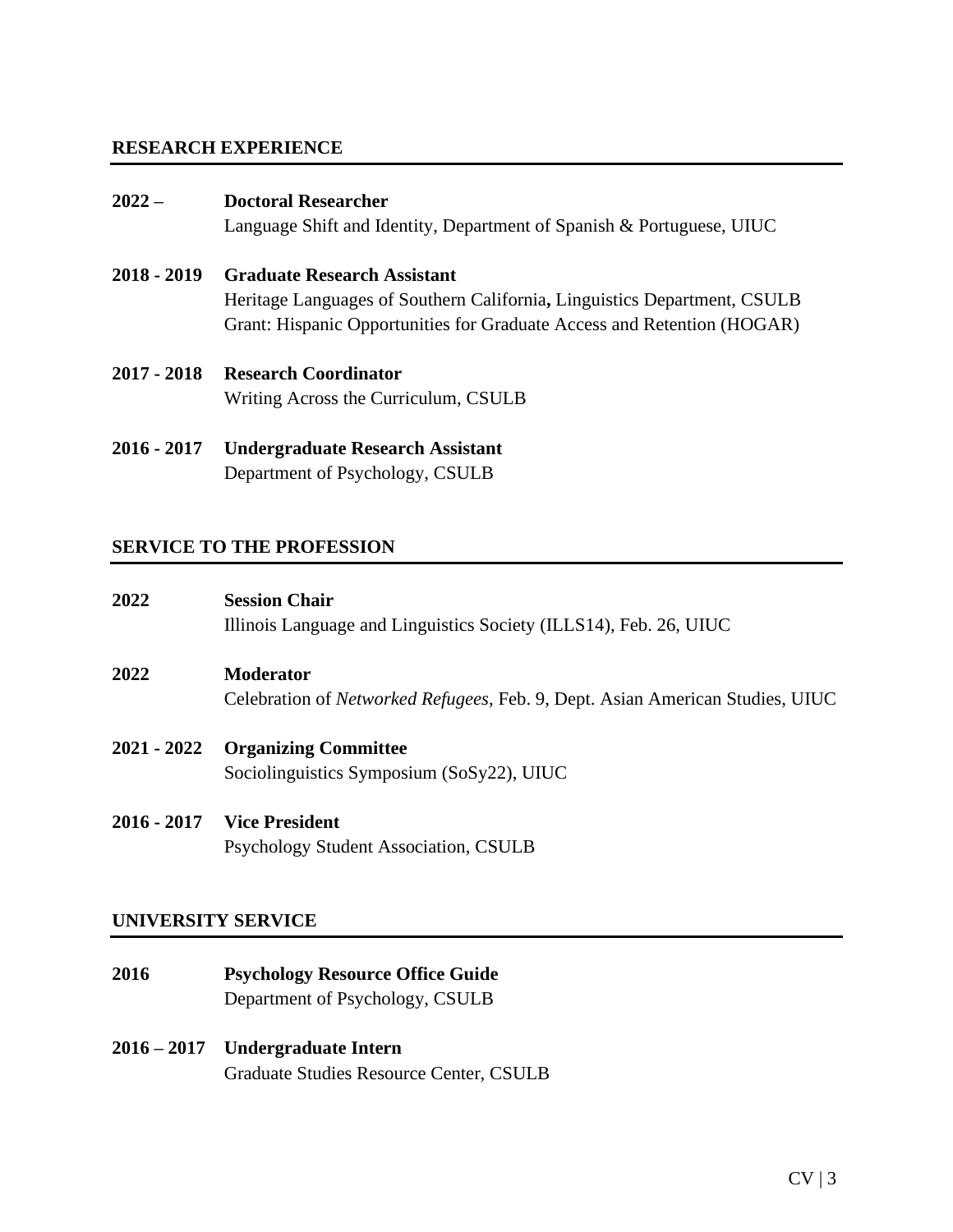## **PROFESSIONAL EXPERIENCE**

- **2019 - 2021 Coordinator**  Graduate Studies Resource Center, CSULB
- **2017 - 2019 Graduate Assistant**  Graduate Studies Resource Center, CSULB
- **2017 Writing Tutor**  El Camino Community College, Torrance, CA
- **2017 Graduate Peer Advisor** Career Development Center, CSULB
- **2017 Instructional Student Assistant**  Department of Psychology, CSULB
- **2016 - 2017 Writing Tutor** Writer's Resource Lab, CSULB

## **EXTRACURRICULAR AND VOLUNTEER**

- **2021 – Graduate Student Member** Spanish & Portuguese Graduate Student Organization, UIUC
- **2017 - 2019 Graduate Student Member** Linguistic Student Association, CSULB
- **2015 Language Interpreter Volunteer** Special Olympics World Games Los Angeles

## **INDEPENDENT TRAINING**

UndocuAlly Training, Dream Success Center, CSULB Elementary French courses, Long Beach City College Certificate Program in Writing, University of California, Berkeley Extension